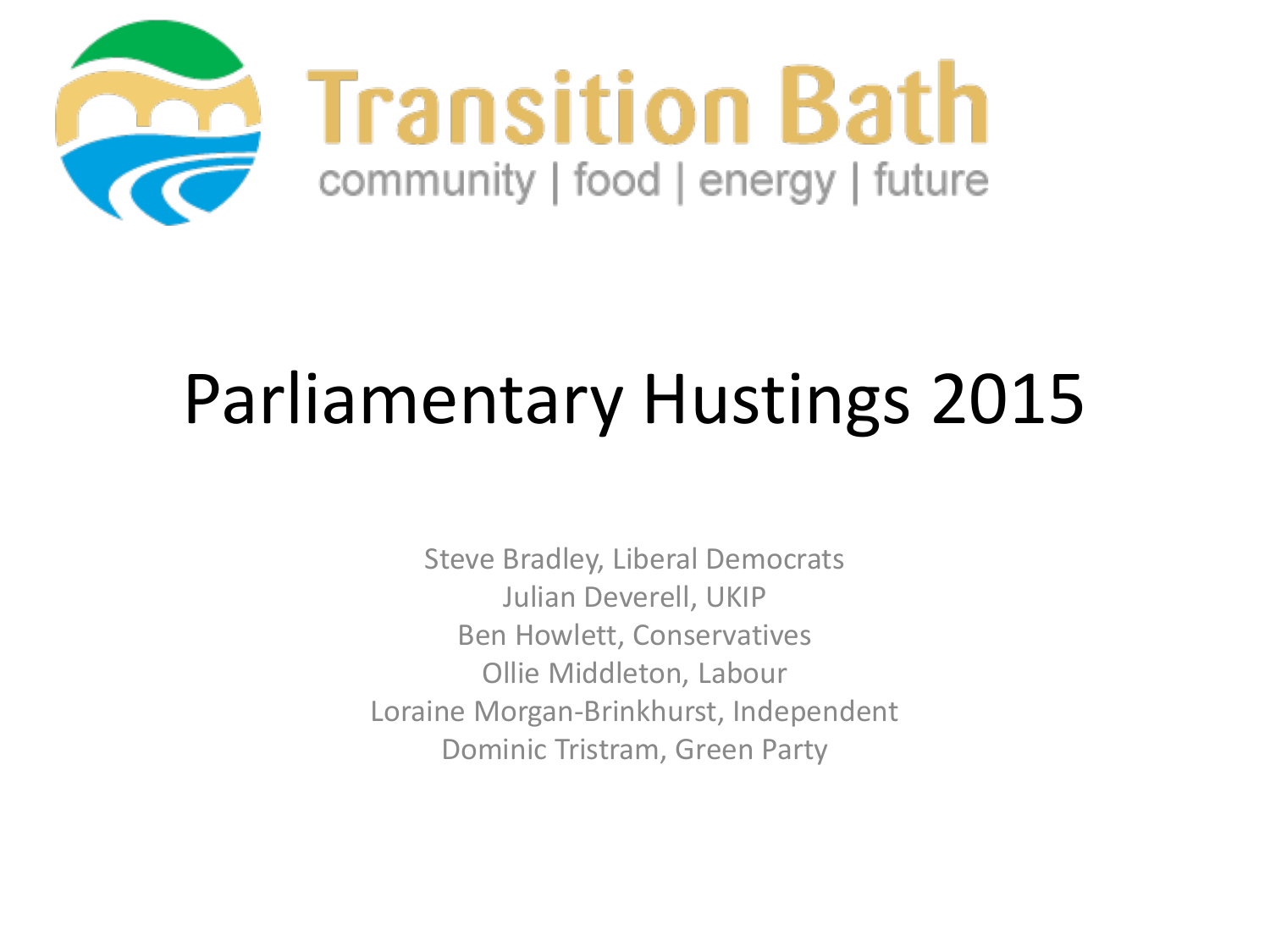

- 5 x 2 minute candidate statements on Environmental Sustainability and Climate Change
- Approximately 20 minutes each on
	- Energy
	- Food
	- Transport
	- Sustainable Communities, Climate Change, Policy, Politics, The Economy
- There will be a number of short questions and one or two long discussion questions in each section
- Some short yes/no/multi-choice questions will require a show of hands, first from the candidates, and then some afterwards from the audience, this will be directed by the Chair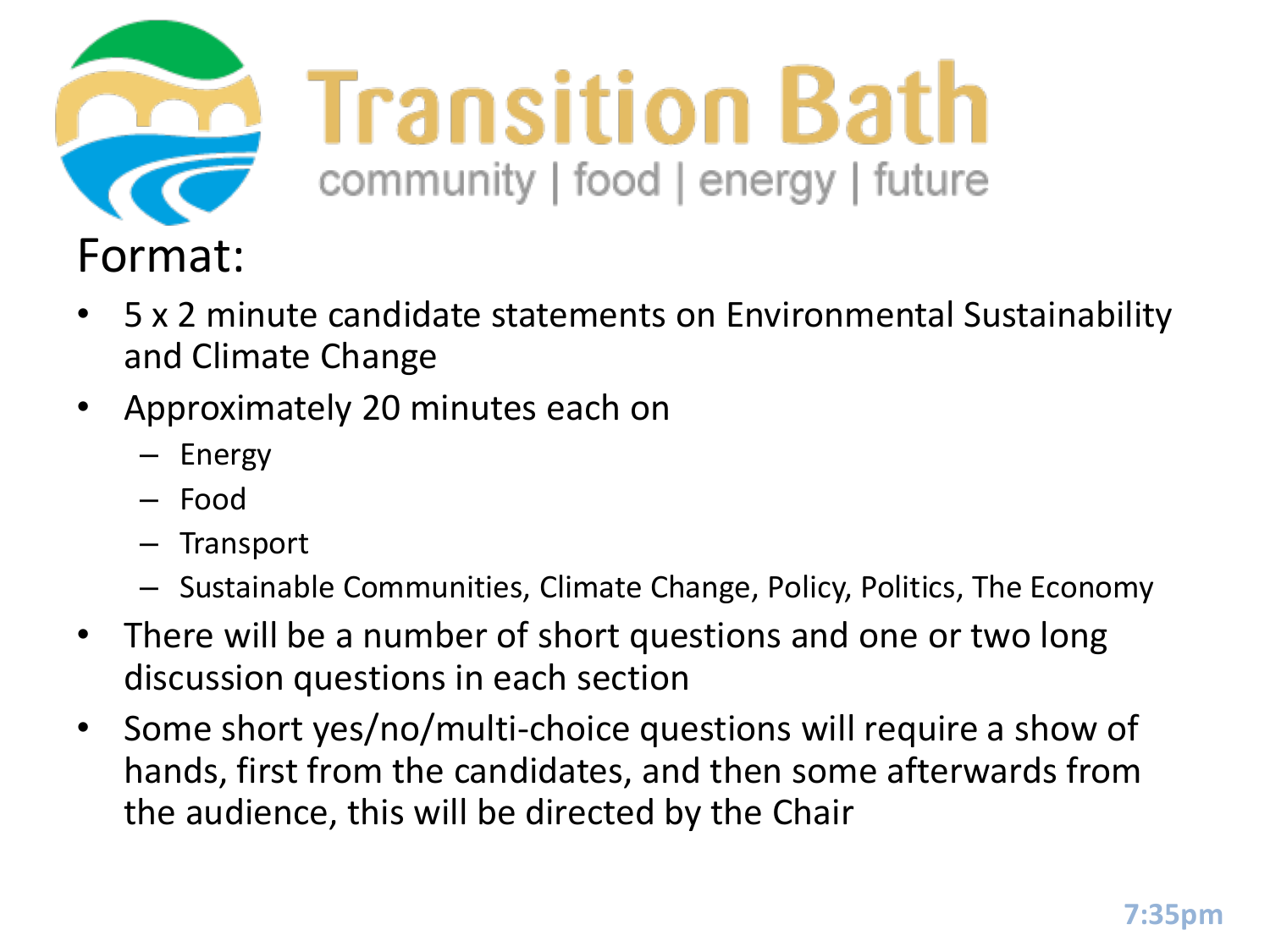

## Candidate opening 2 minute statements on Environmental Sustainability and Climate Change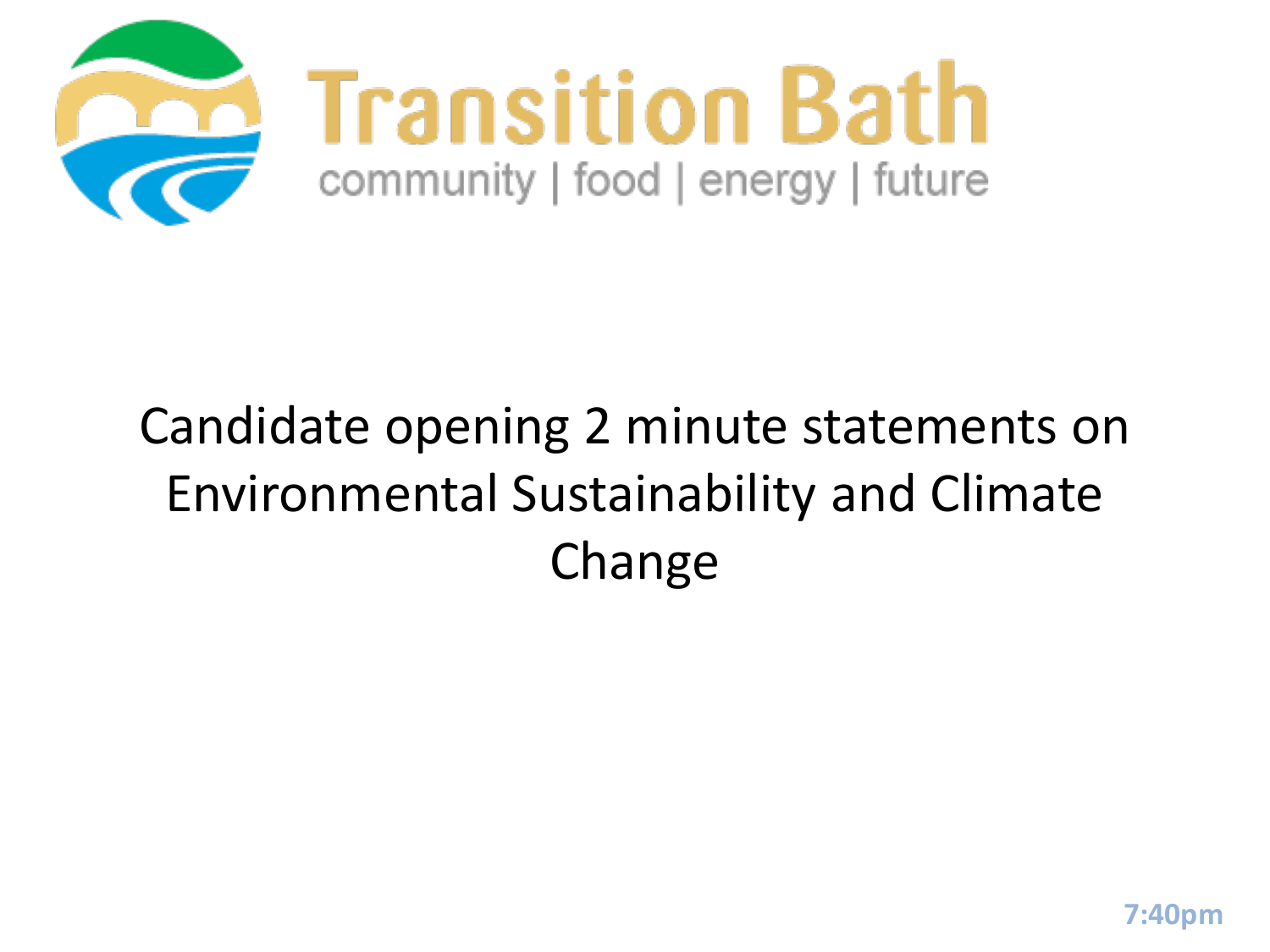

- Fracking: yes or no in Bath?
- Fracking: yes or no in Somerset?
- Fracking: yes or no anywhere in Britain?

**Show of hands: candidates first for all 3 questions then the audience**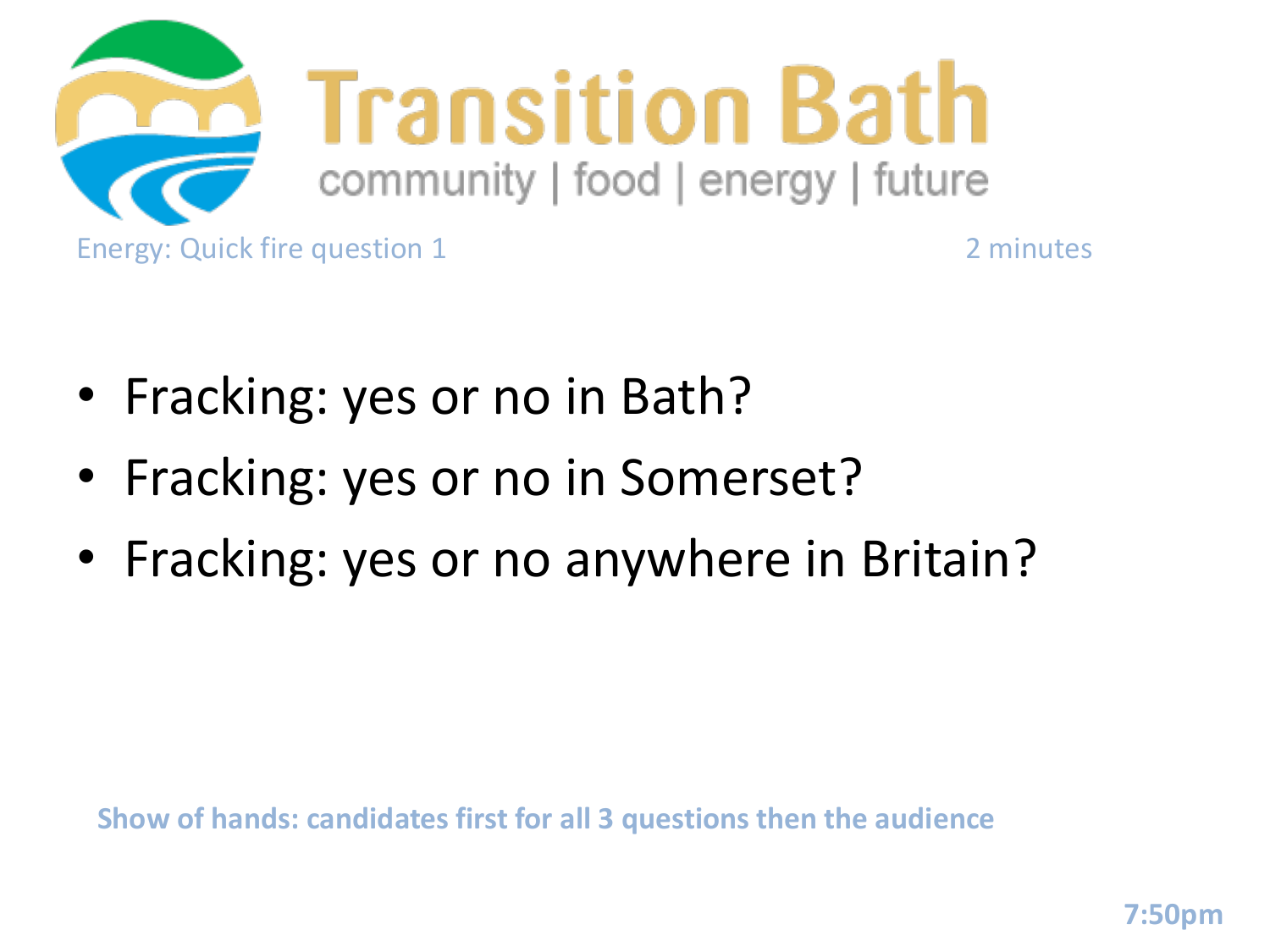

What types of power generation should the UK be investing most in? Please select your top 4:

- Coal
- Gas
- Nuclear
- Onshore Wind
- Offshore Wind
- Solar PV
- Hydro
- Tidal lagoon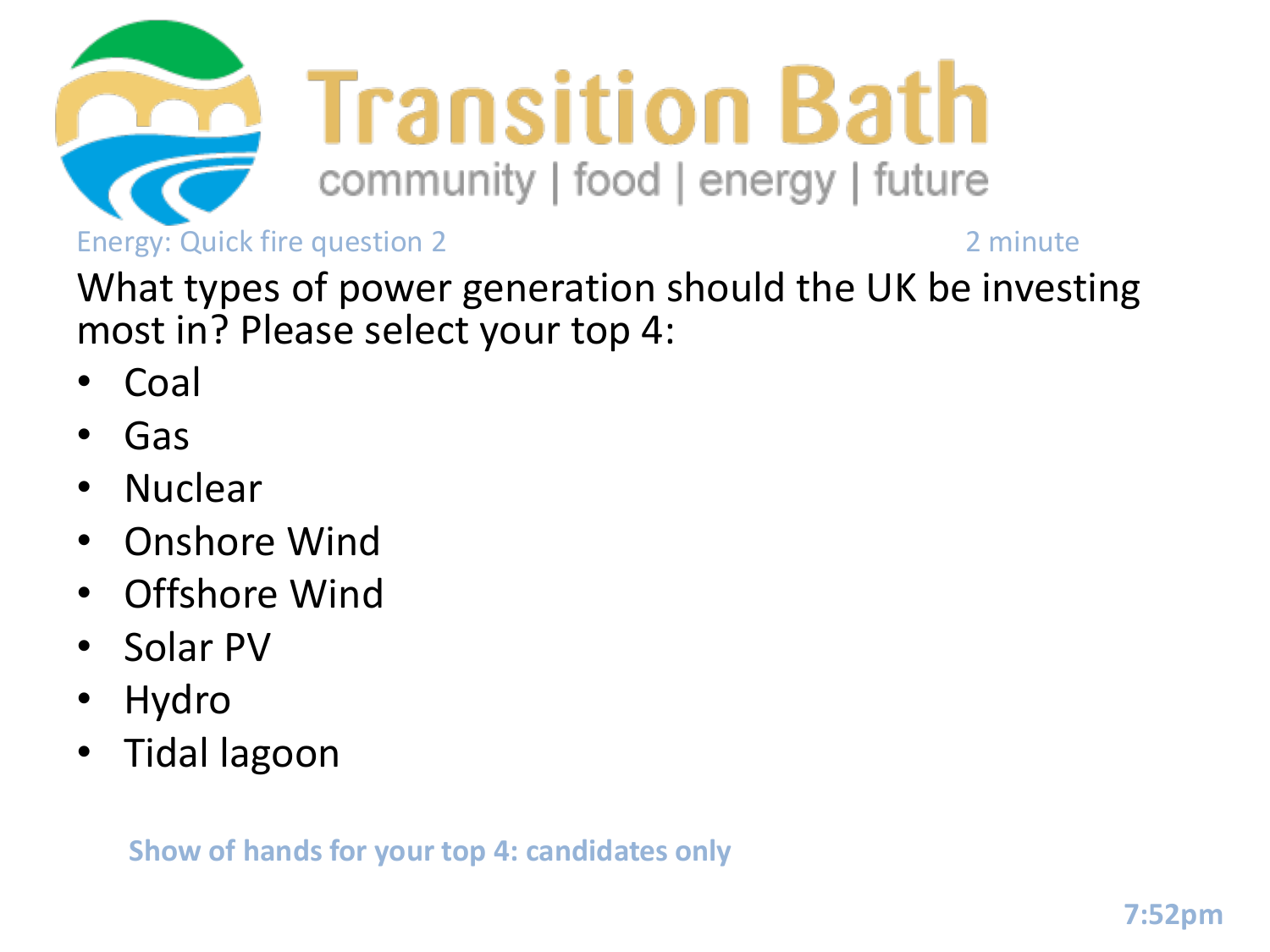

Would your party support the government proposal to stop Energy Performance Certificate (EPC) rated F and G homes being rented out from 2018? Yes/No

**Show of hands: candidates first then audience**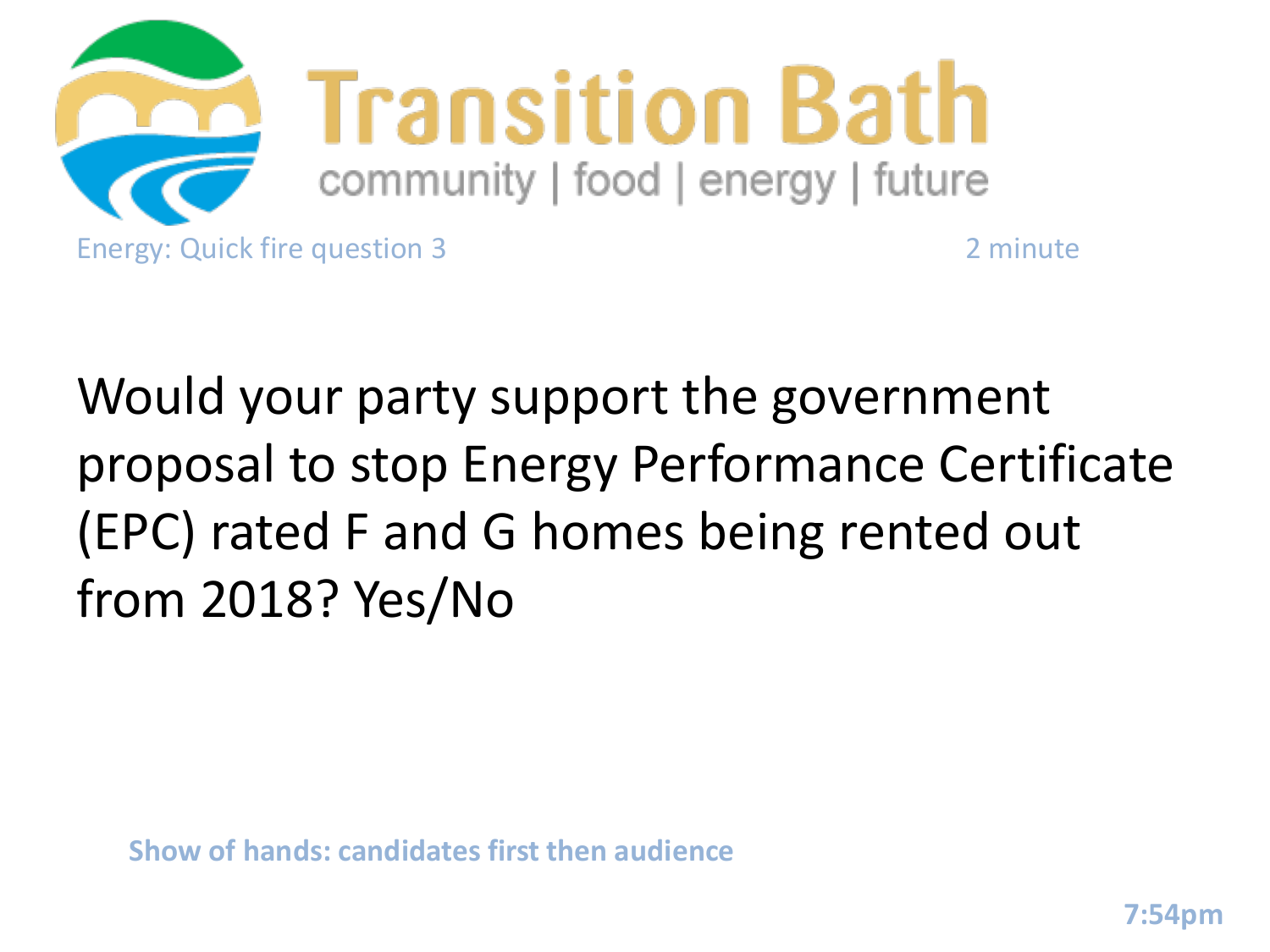

Would you support the reinstatement of the requirement for Energy Performance Certificates on listed buildings, an exemption introduced by Don Foster while Minister for Buildings in 2013? Yes/No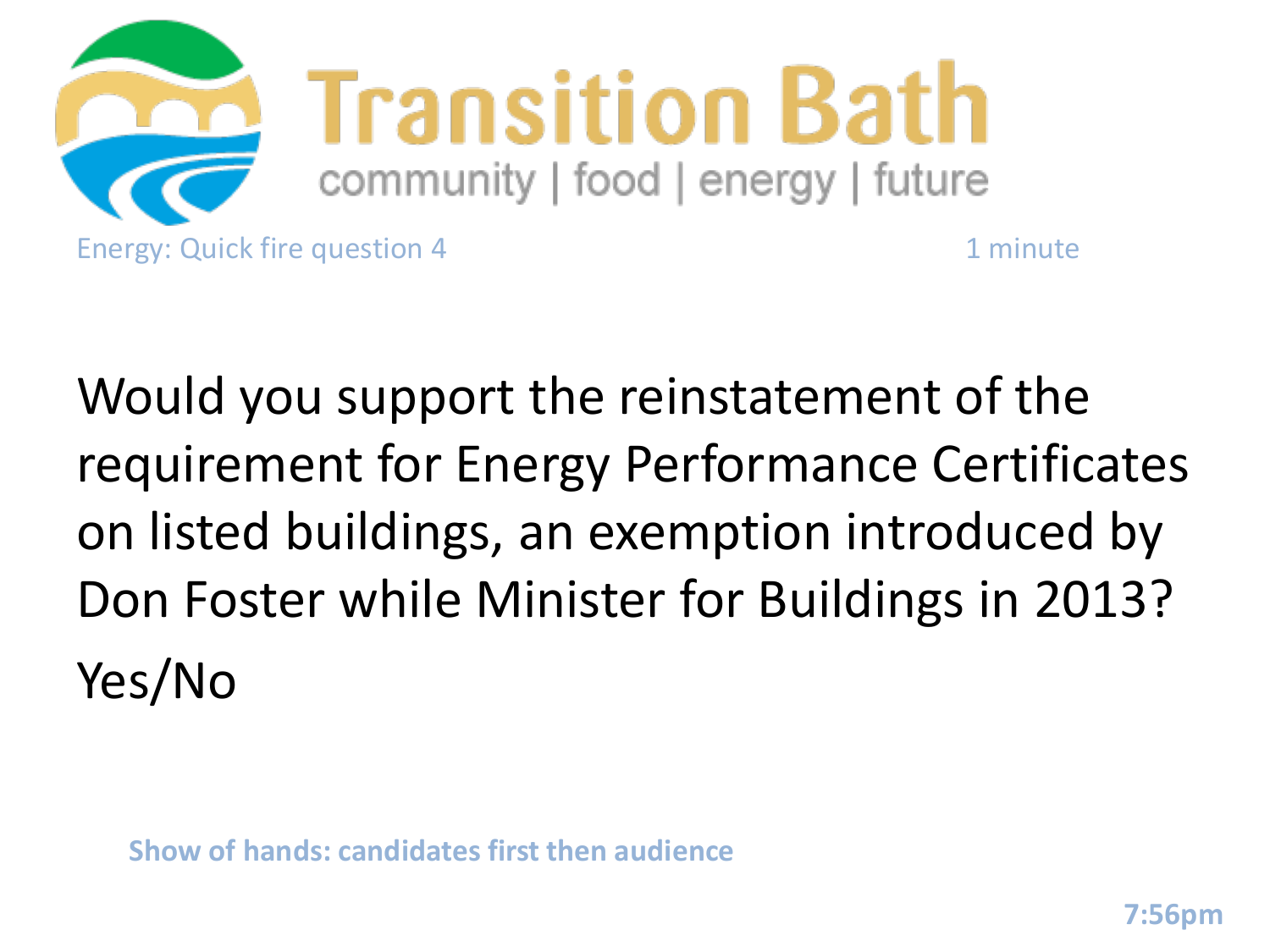

## Does the EU have a role in promoting the energy efficiency of appliances via ratings and bans?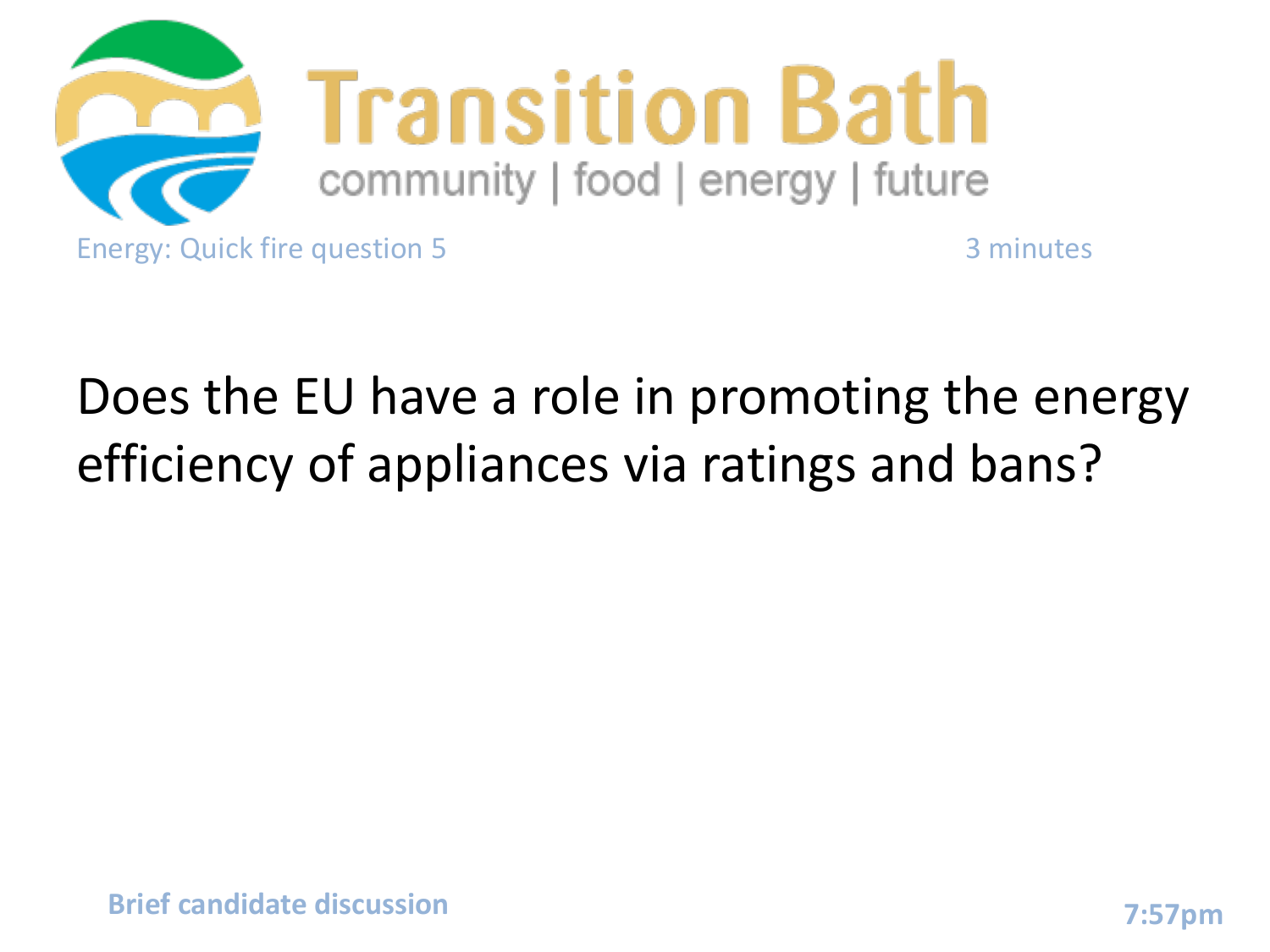

Putting aside you and your party's policies on climate change prevention and mitigation:

In the recent past what practical things have you and your immediate family undertaken to address your consumption of fossil fuels and by implication your carbon footprint(s)?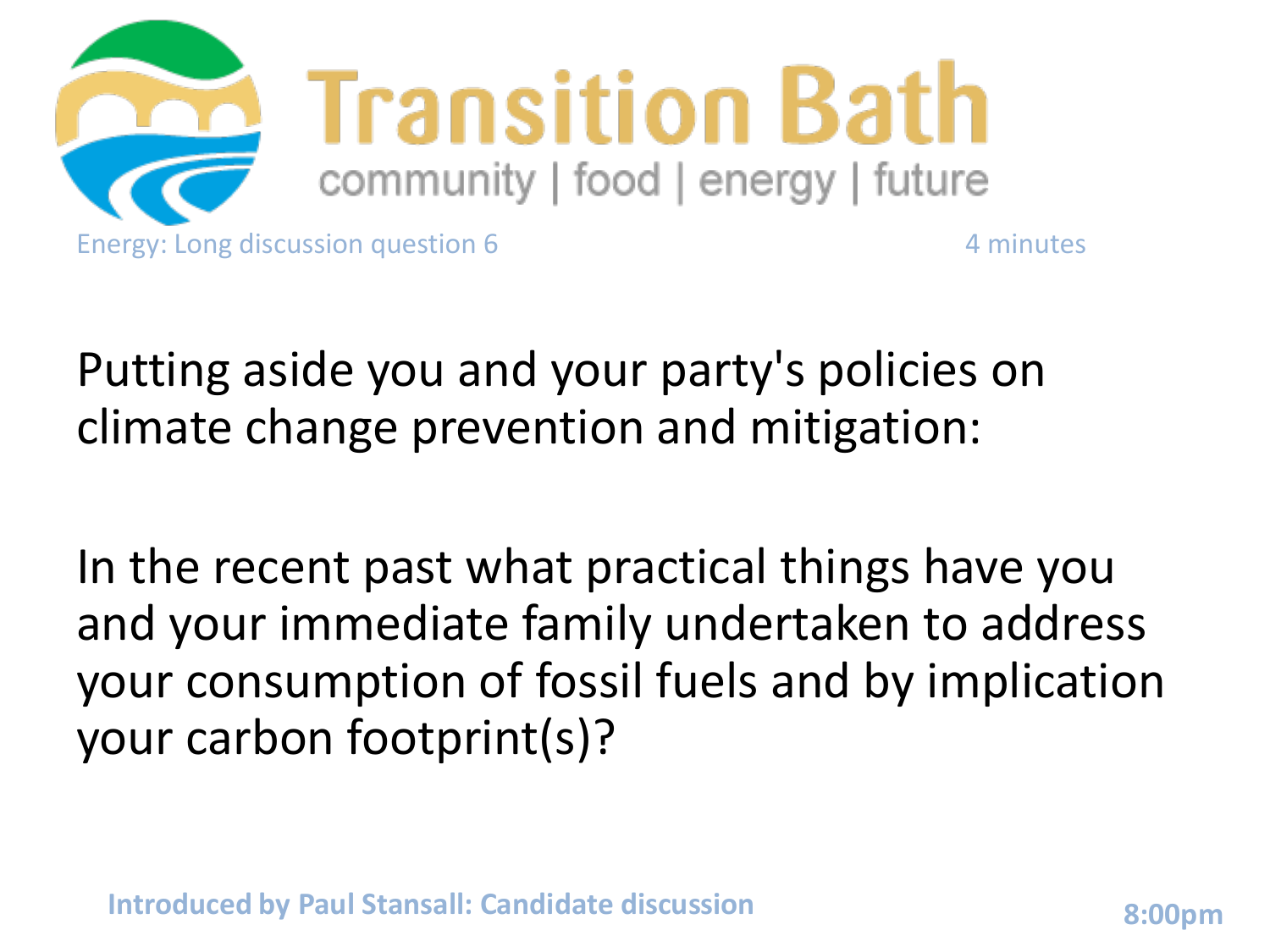

## Should energy efficiency measures be subsidised?

And should energy supplies to the public be subsidised either directly as in the Feed in Tariff or indirectly as in the tax breaks for oil and gas exploration etc.?

#### **Background information:**

Renewables (£3.0bn/yr) Nuclear (excluding Hinckley) (£3.2bn/yr) Fossil Fuels (£4.1bn/yr) ECO Energy Efficiency Scheme (£0.7bn/yr)

Annual subsidies: Source: [Parliamentary Report](http://www.publications.parliament.uk/pa/cm201314/cmselect/cmenvaud/writev/61/energy.pdf), ignores externalities e.g. fossil fuels (28,000 annual UK pollution deaths, price volatility, dependence on Middle East and Russia: wars) Nuclear (Fukushima: Heteroscedastic risk), Renewables (intermittency)

#### **Candidate & audience discussion 8:04pm 8:04pm**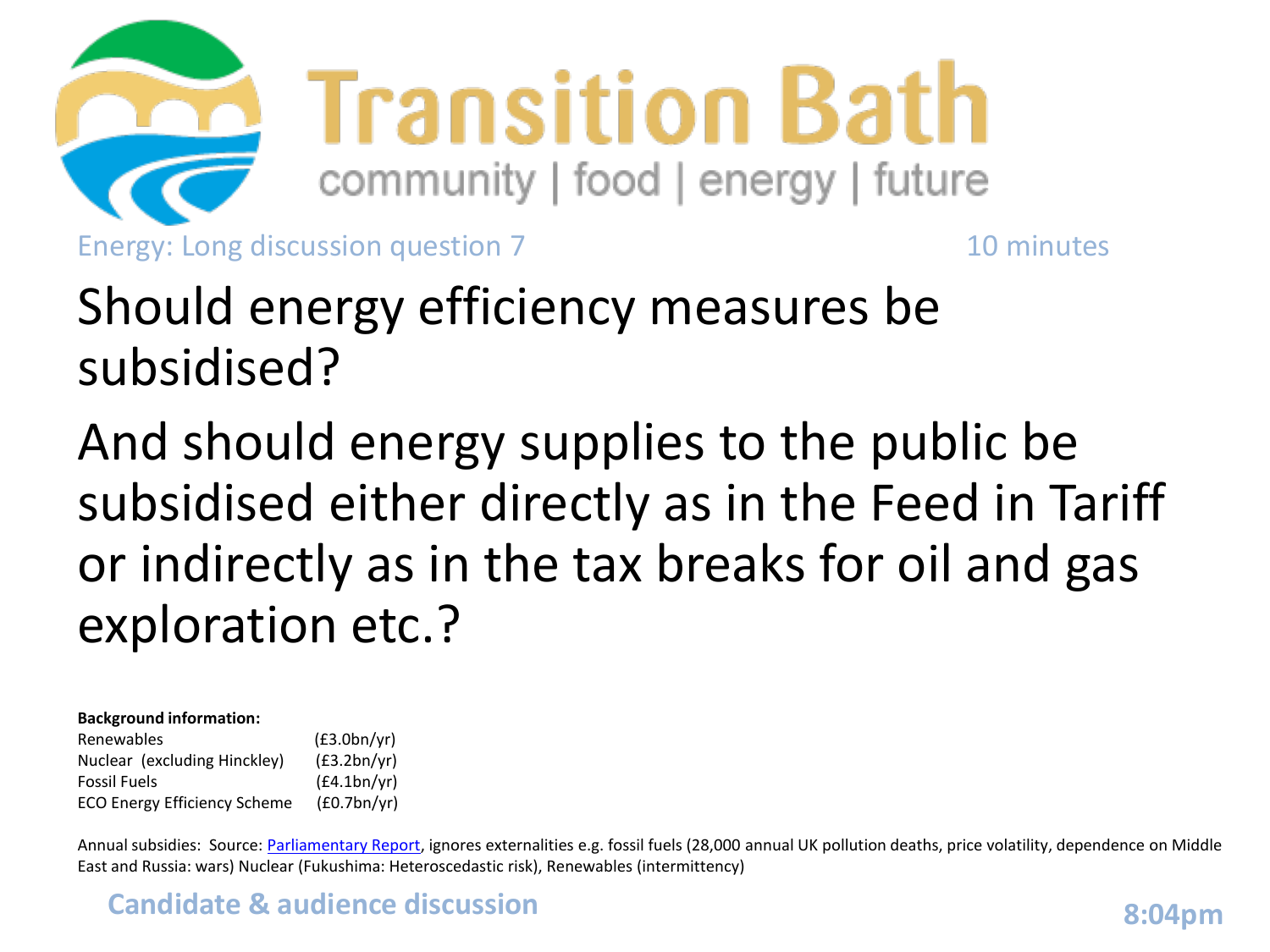

## Do you support the production and consumption of GM food in the UK? Yes/No

**Show of hands: candidates first then audience 8:14pm**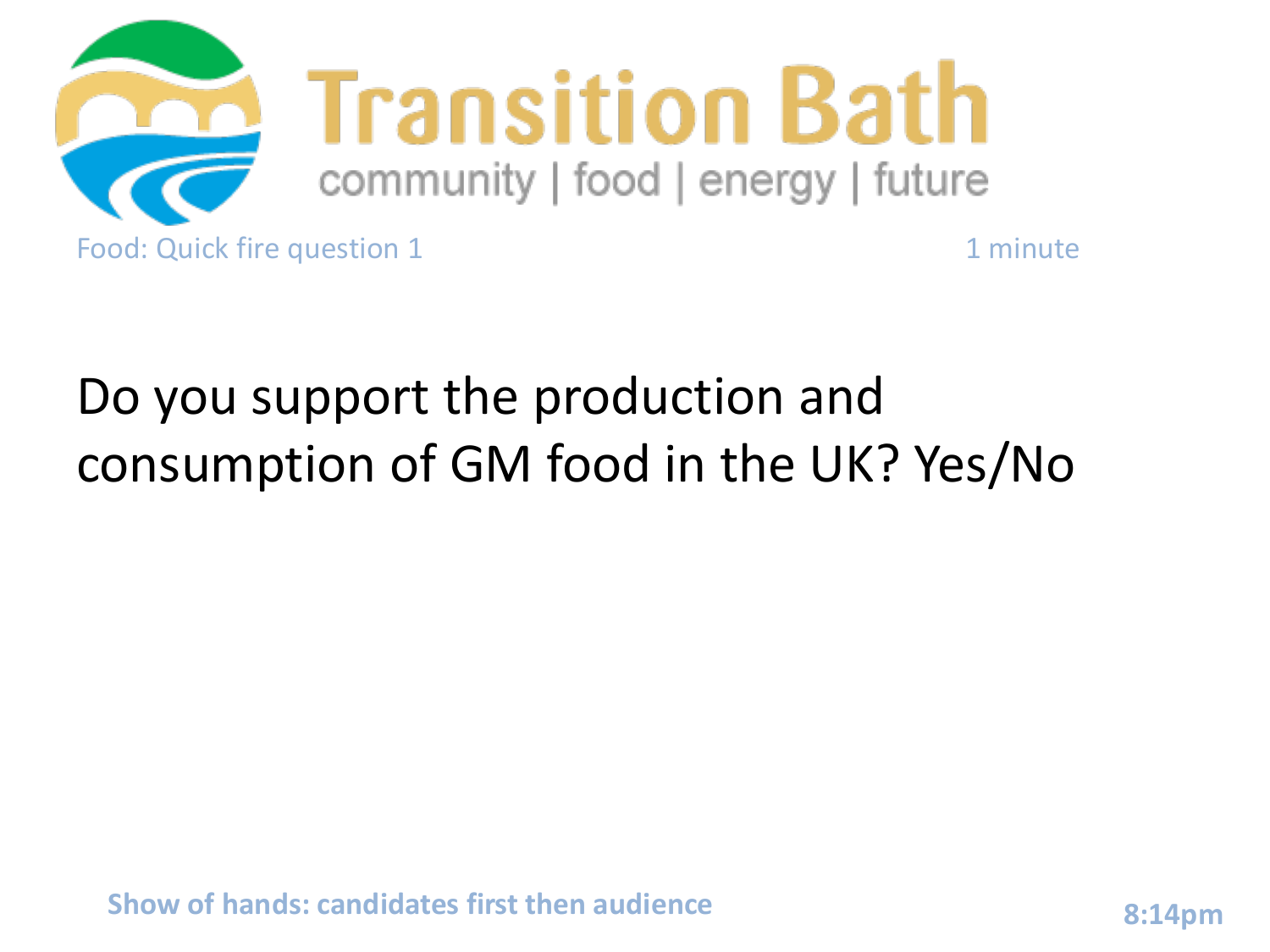

## Do supermarket's pay a fair price for milk? Yes/No

**Show of hands: candidates first then audience 8:15pm**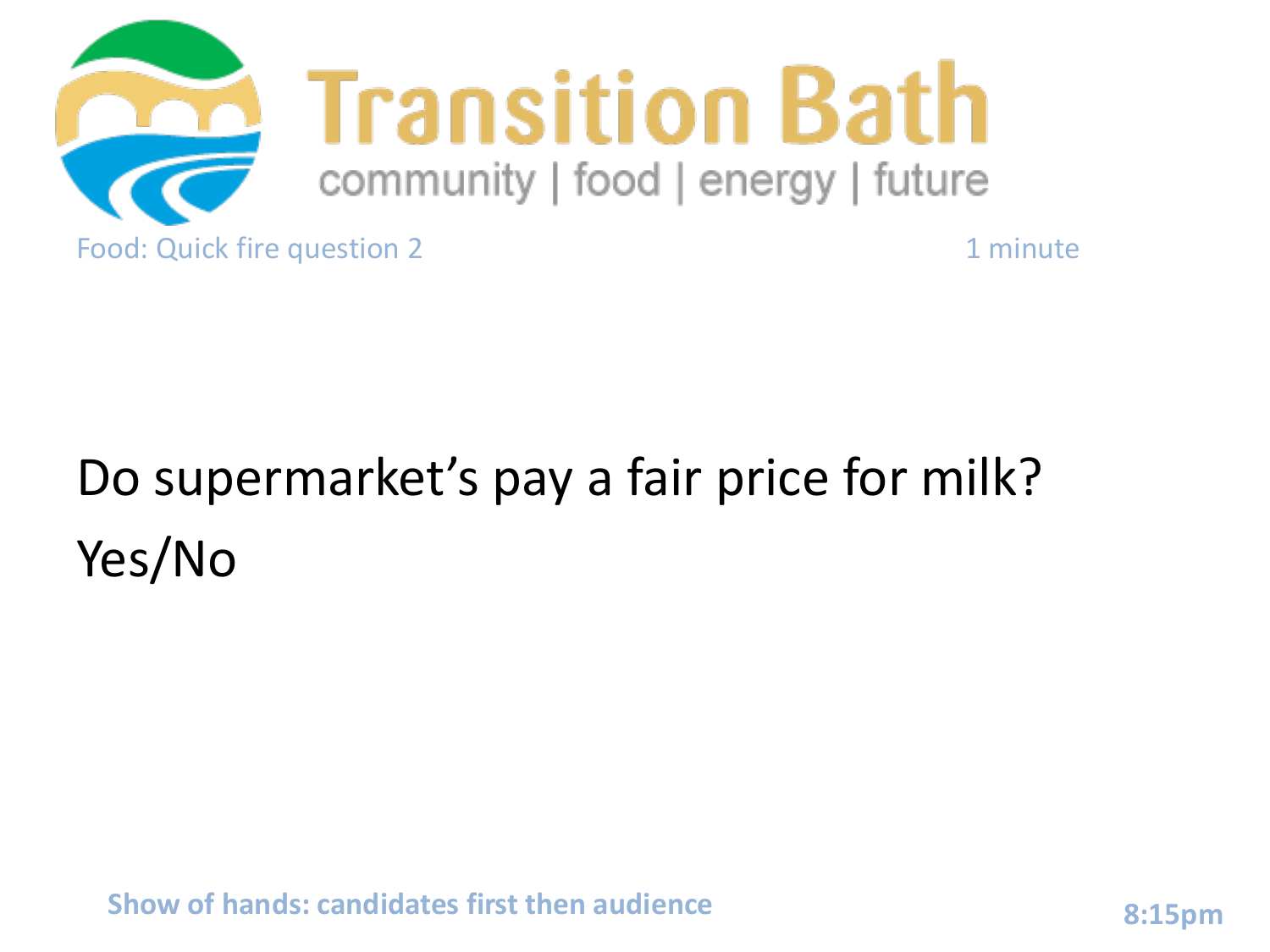

## Is freeganism acceptable (saving good, but 'expired', food/other items from landfill by taking from, for instance, supermarket skips)? Yes/No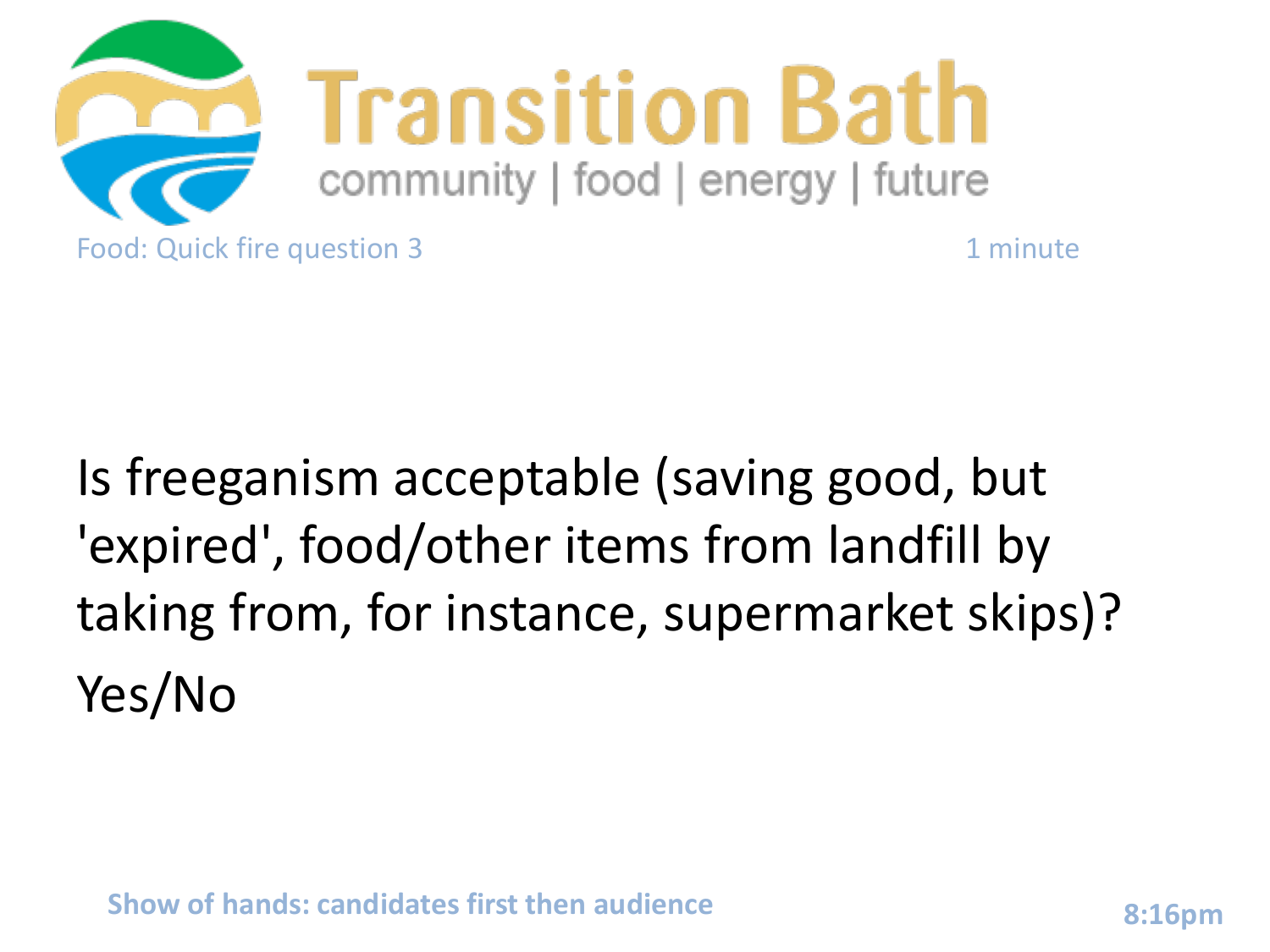

### What do you understand by the term 'sustainable food'?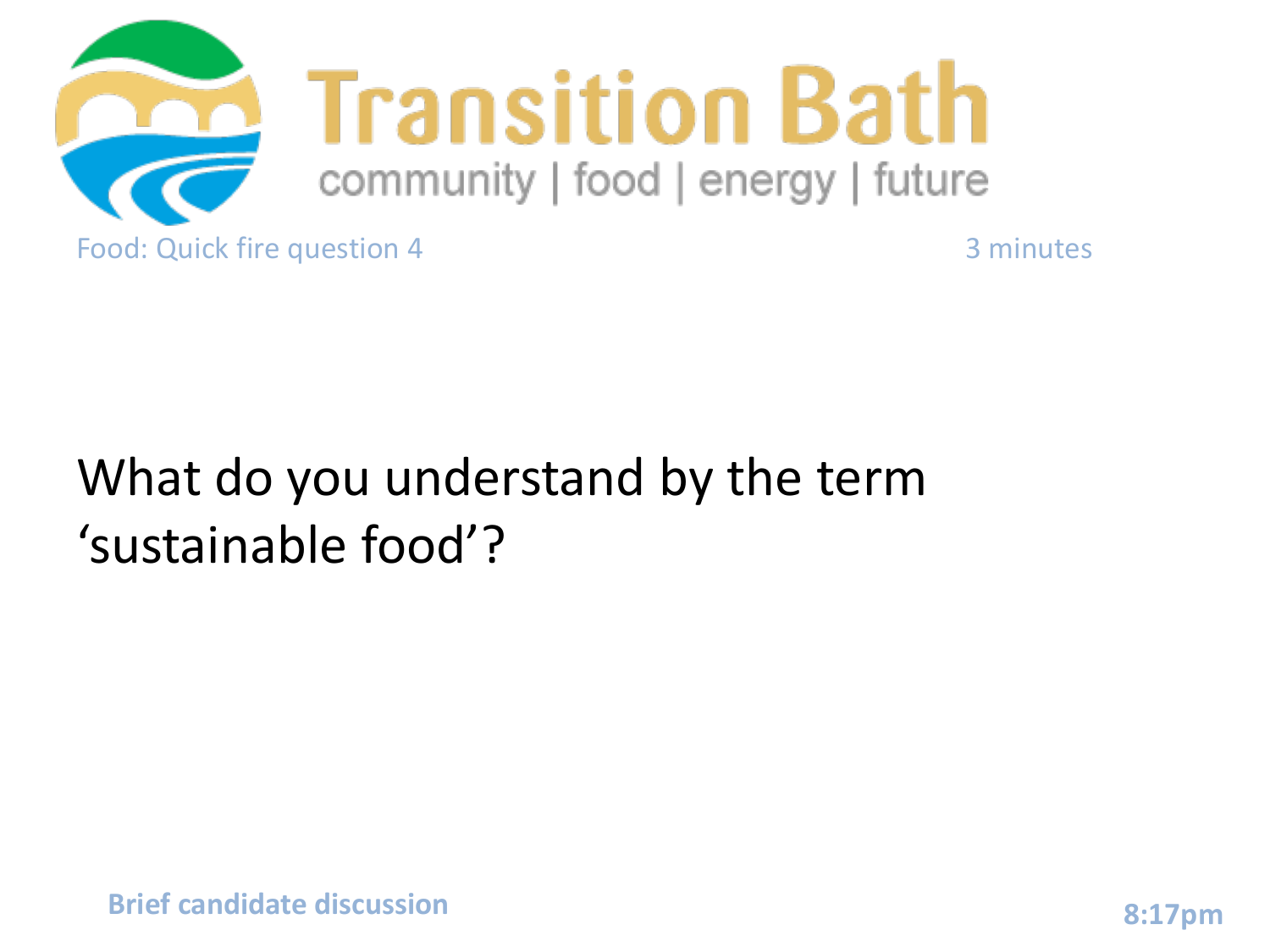

## How will your party support the production and consumption of local food?

**Candidate & audience discussion 8:20pm**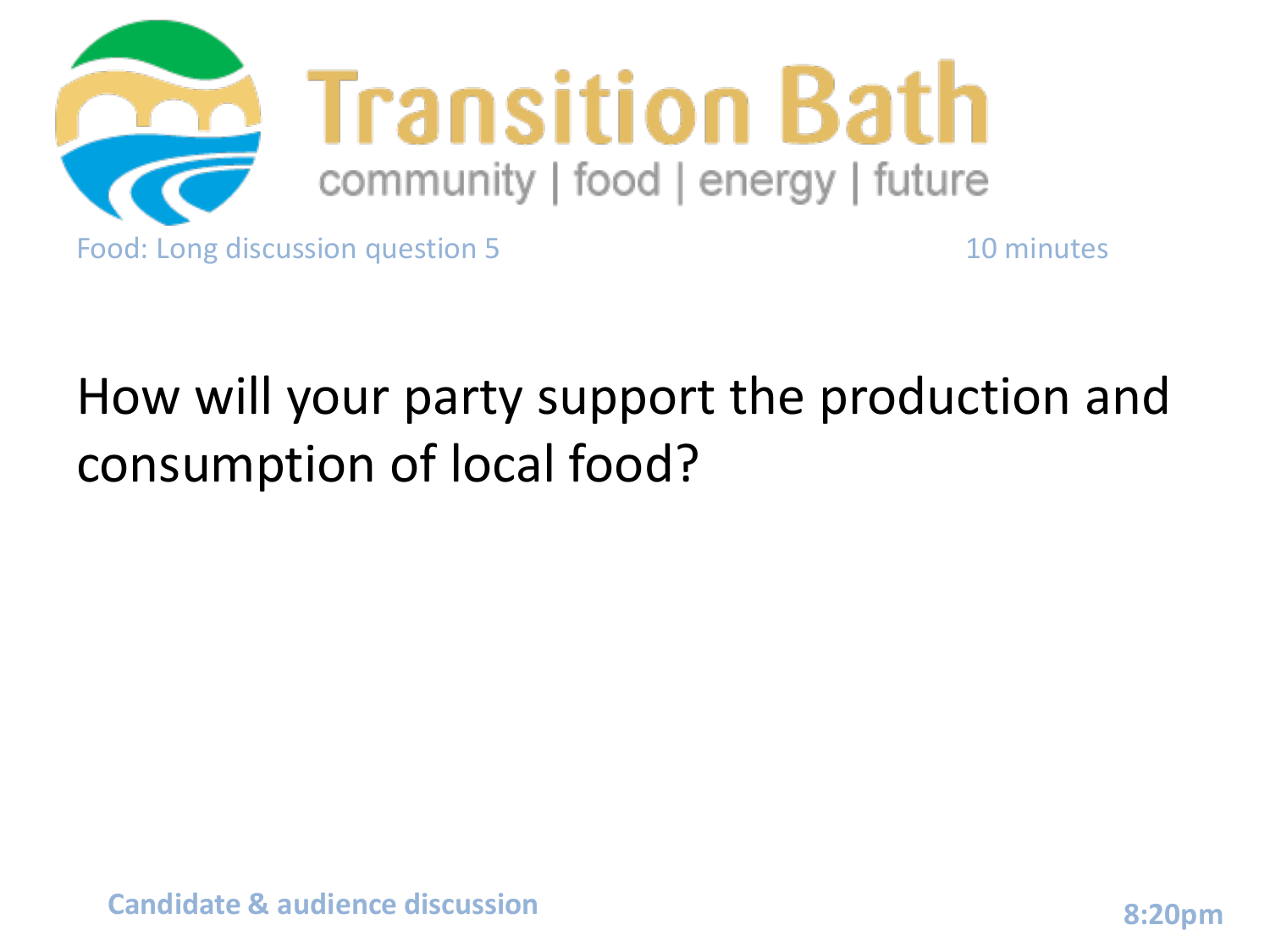

## Should VAT and fuel duty by applied to aviation fuel? Yes/No

**Show of hands: candidates only and all and all and all and all and all and all and all and all and all and all and all and all and all and all and all and all and all and all and all and all and all and all and all and al**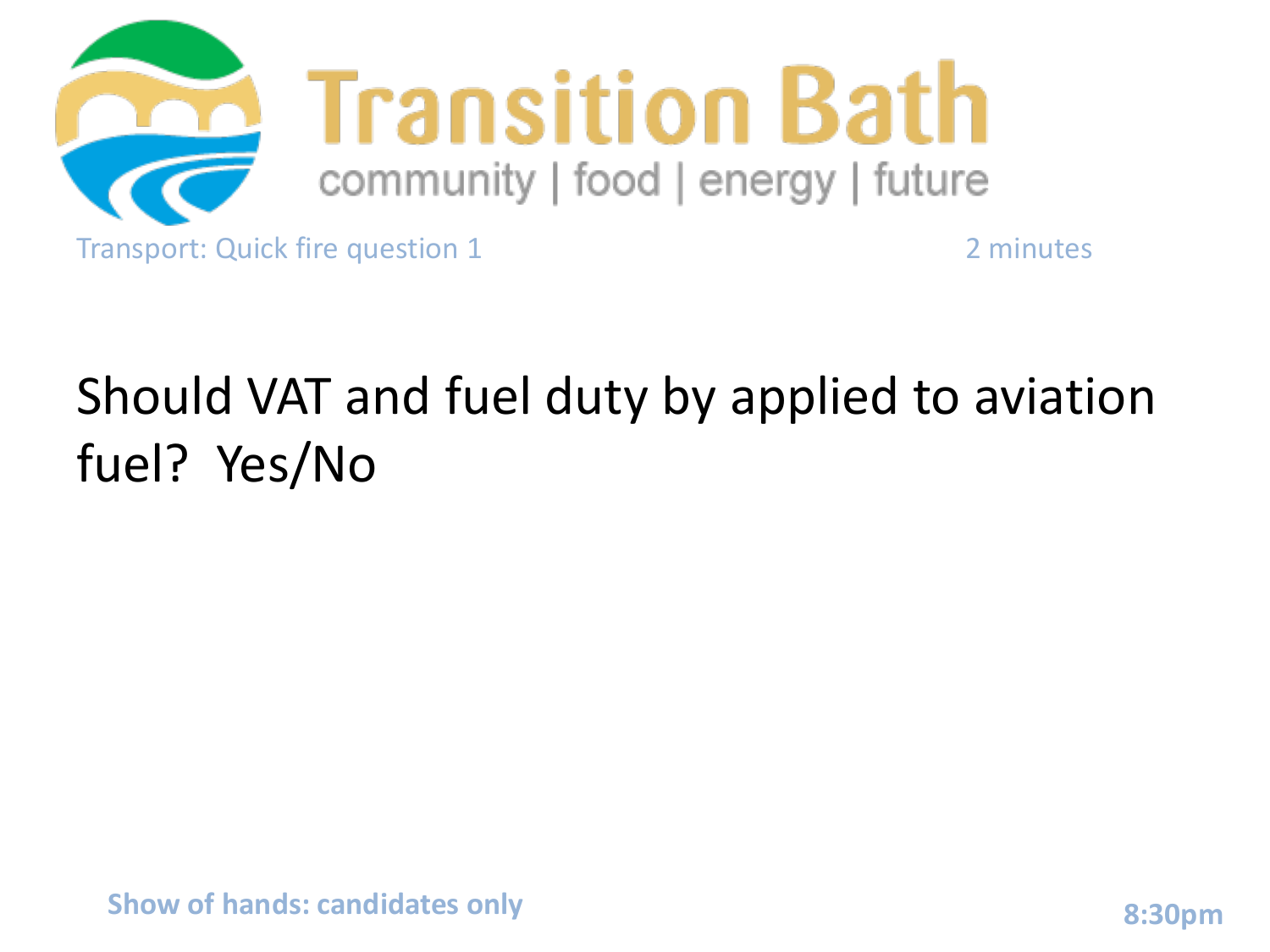

#### Do you support the A36/A46 link road? Yes/No

**Show of hands: candidates first then audience 8:32pm**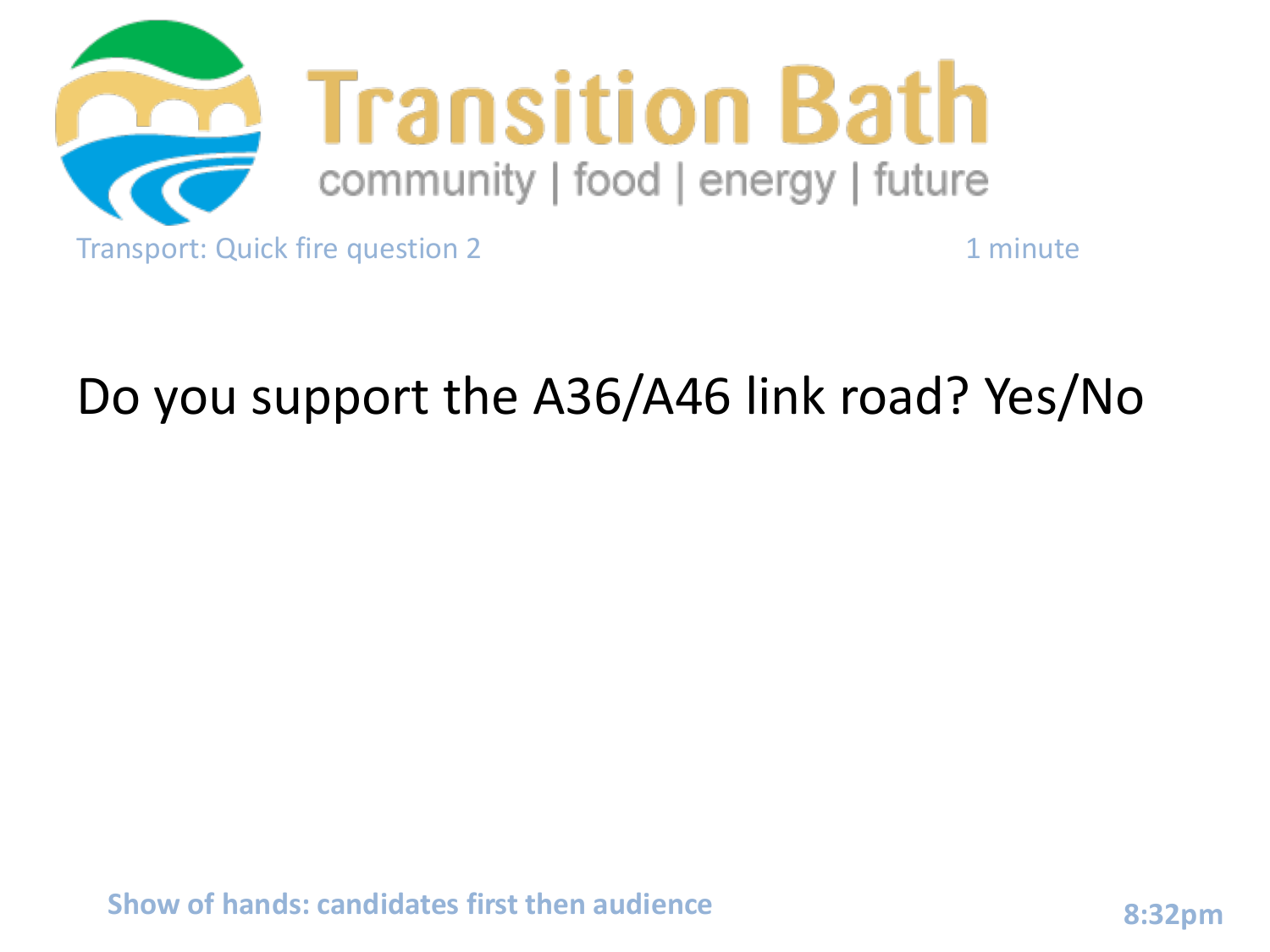

Given current air pollution has been above EU limits for more than 10 years and is unchanged in that time.

Should Bath follow London in proposing a city centre low emissions zone? Yes/No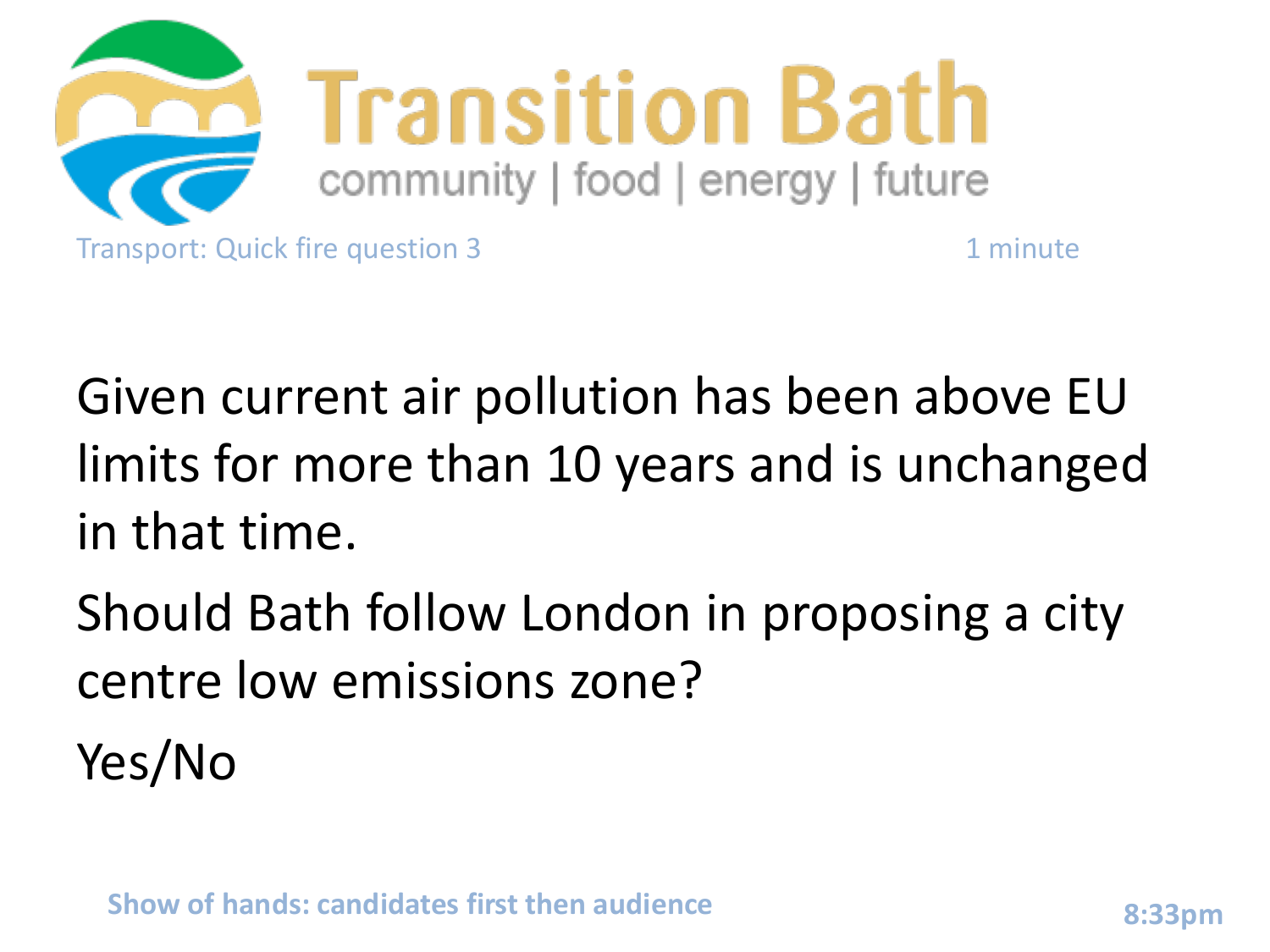

## Should Bath city centre be a completely vehicle free zone?

**Brief candidate discussion 8:34pm**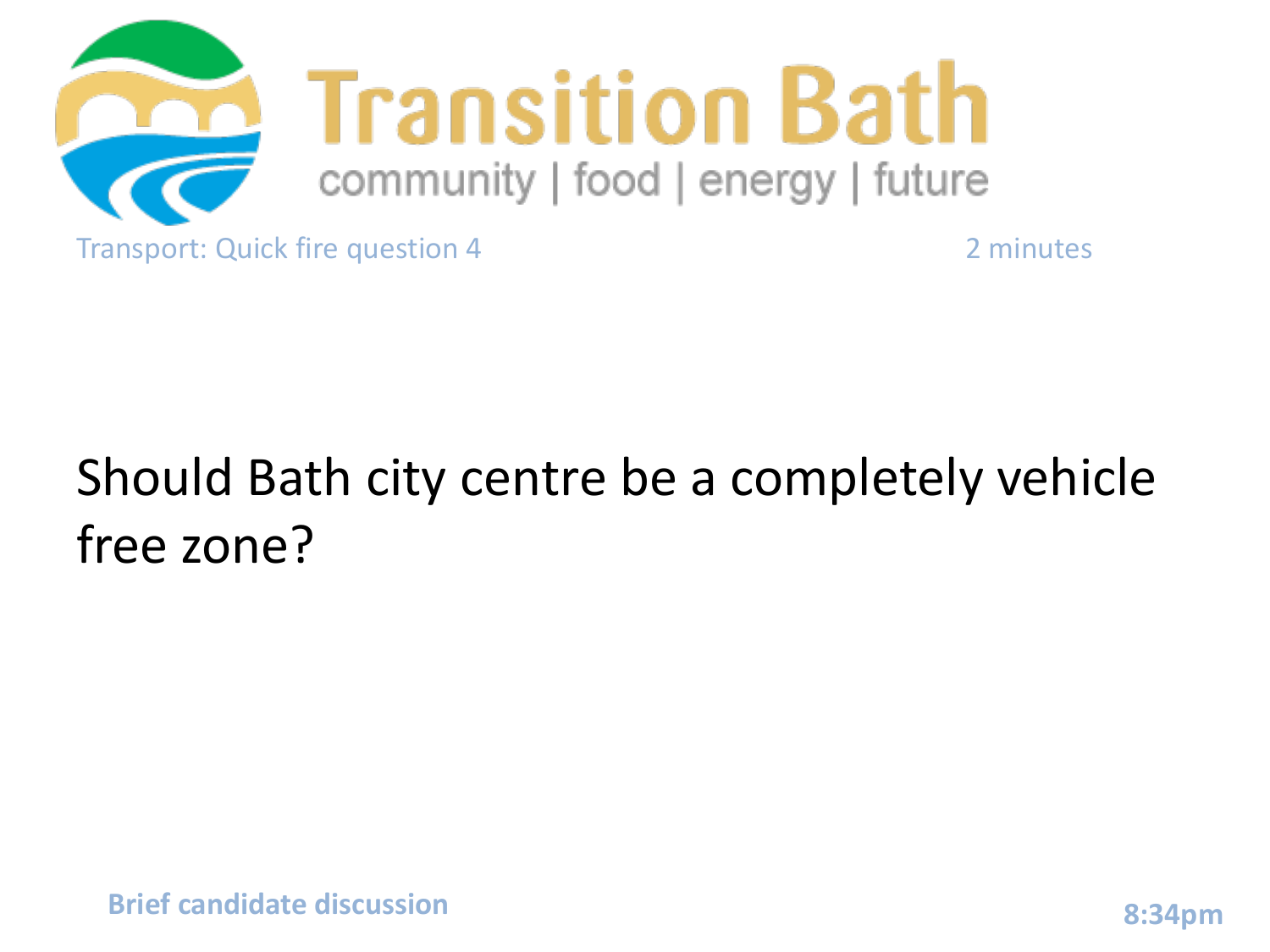

Do you believe that Bath's transport 'problems' e.g. traffic congestion, air quality, unattractiveness of cycling etc., can be 'solved' without demand management measures targeting car journeys?

What measures if any will your party introduce?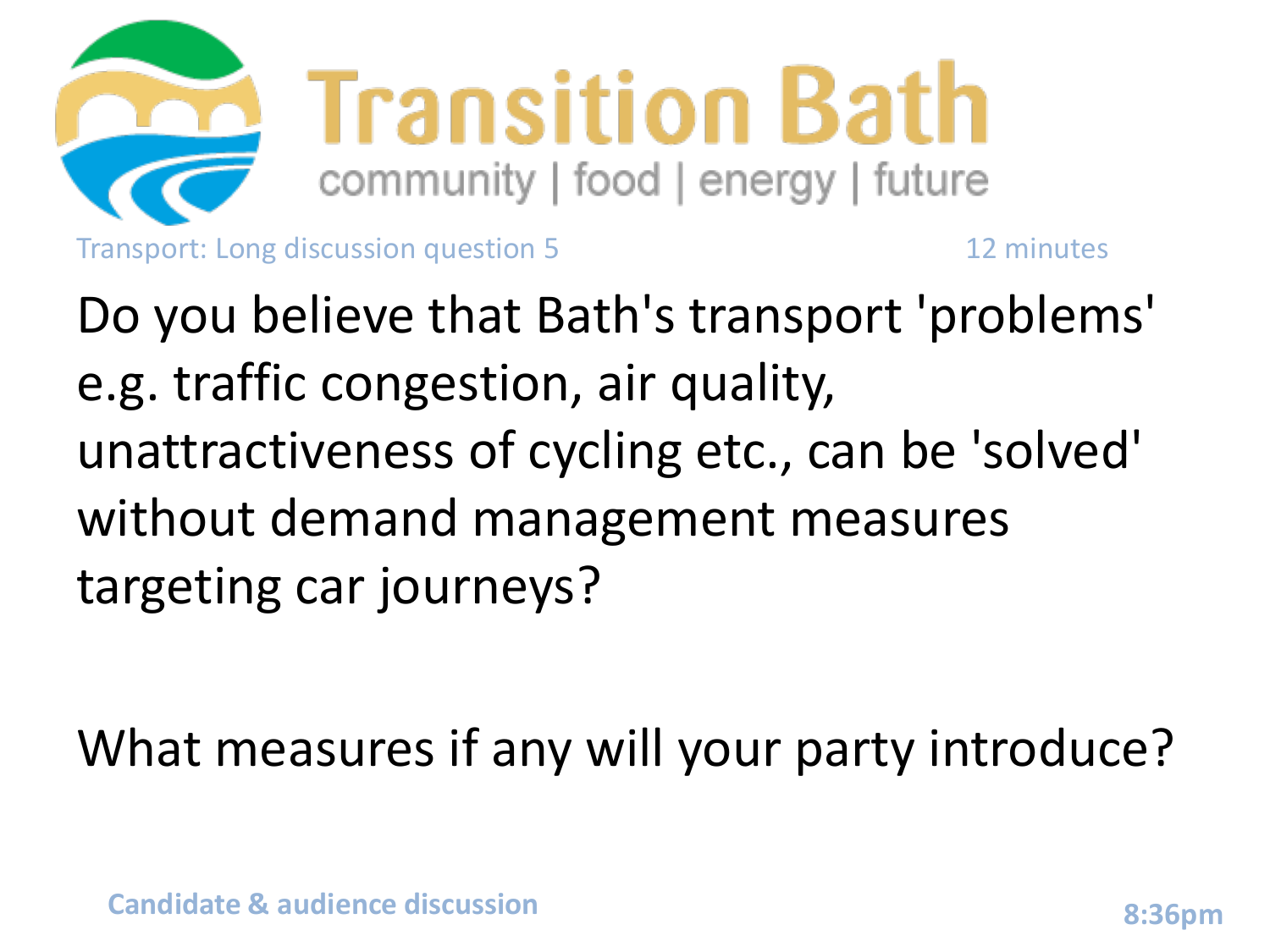

Which of these do you think should **not** be built in the greenbelt? (more than one answer ok)

- Large housing developments
- Wind turbines
- Solar PV farms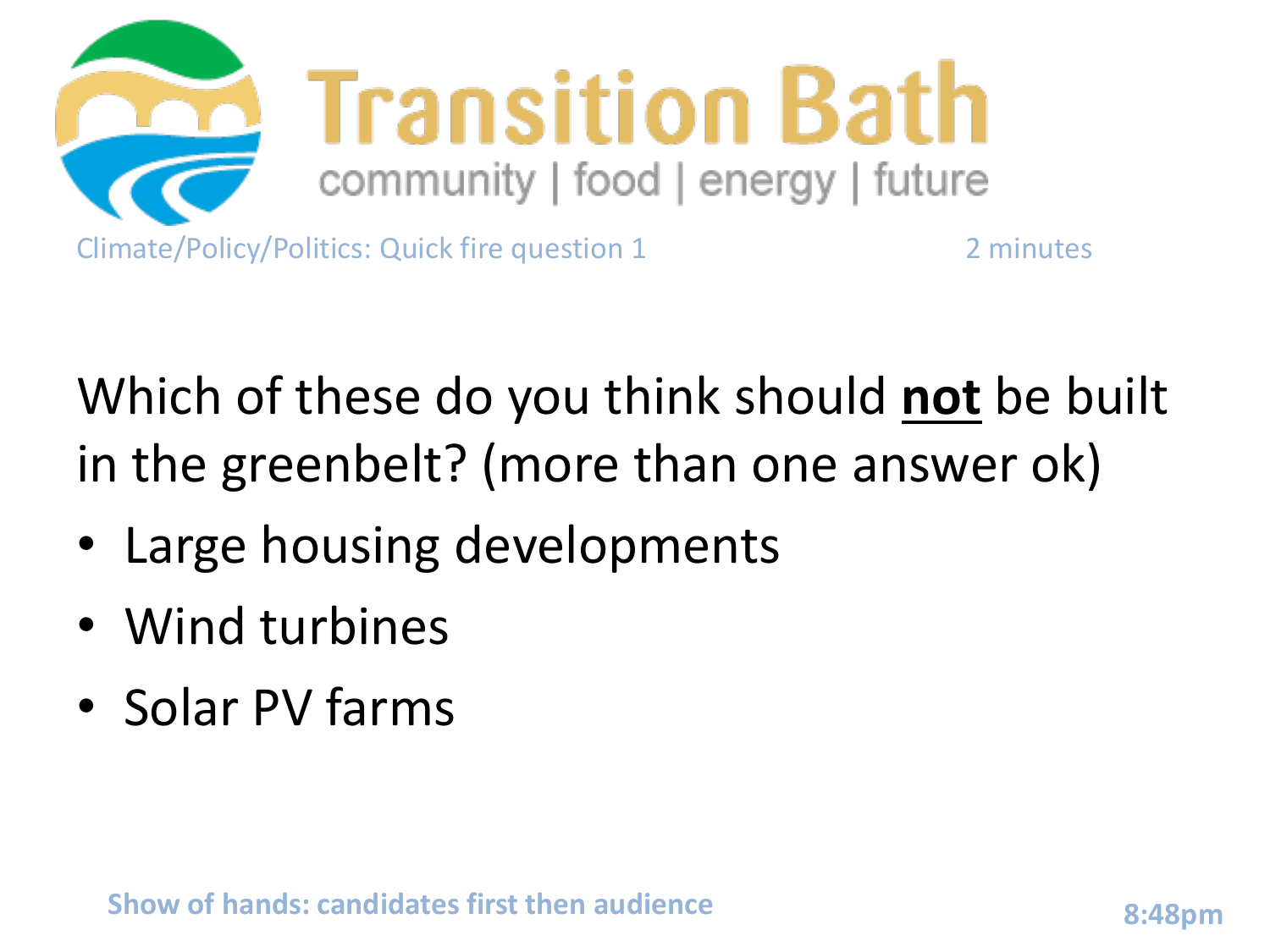

Climate Change

- Do you believe it is man-made? Yes/No
- Is it realistic to limit global warming to 2 degrees? Yes/No
- Do you trust the IPCC's projections? Yes/No

IPCC = Intergovernmental Panel on Climate Change

**Show of hands: candidates 8:50pm**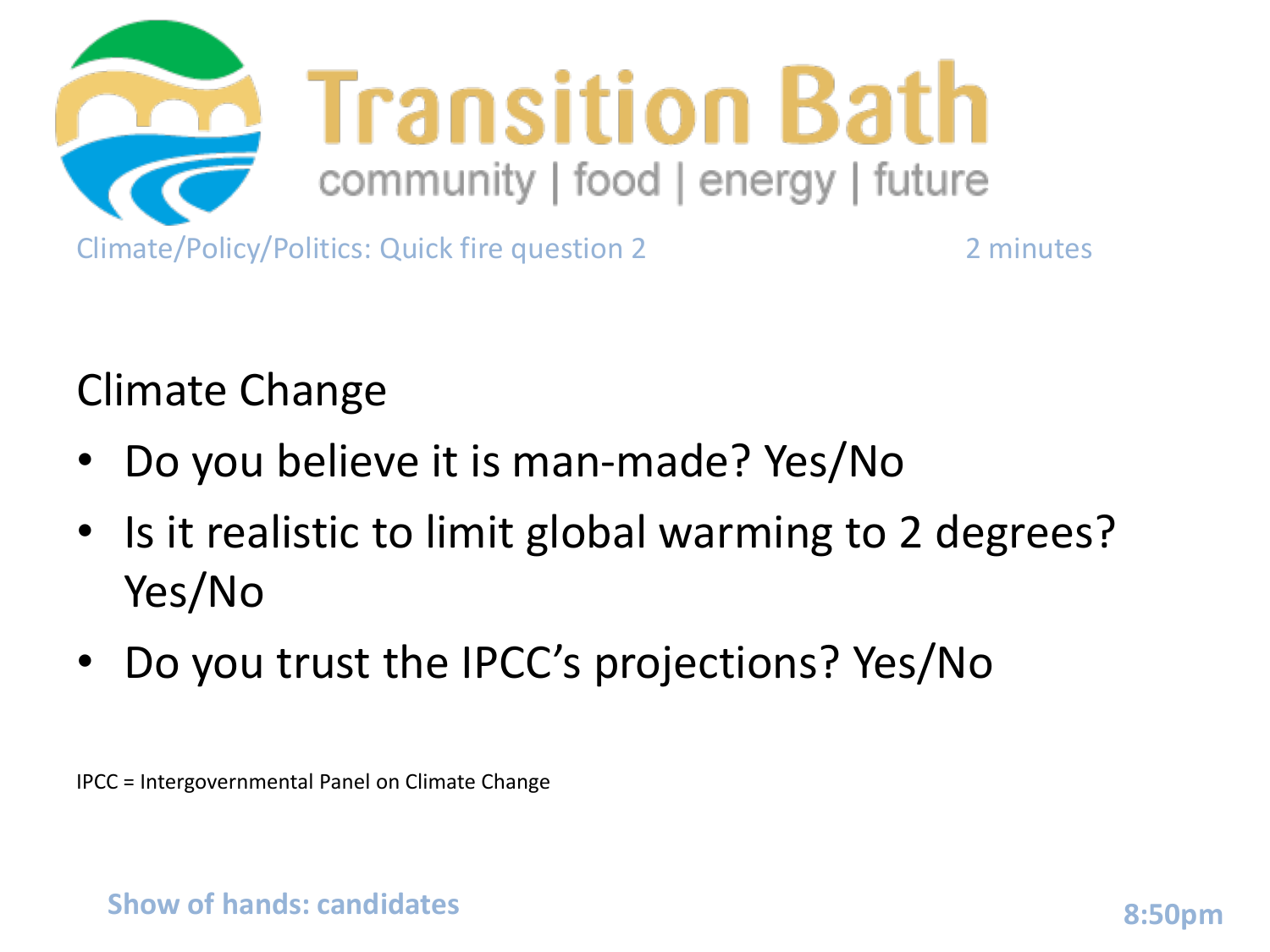

## Do you believe that infinite economic growth is possible?

Should GDP be the primary measure of the UK's success, or should we consider other measures like 'happiness' or the 'quality of life'?

**Candidate & audience discussion 8:52pm**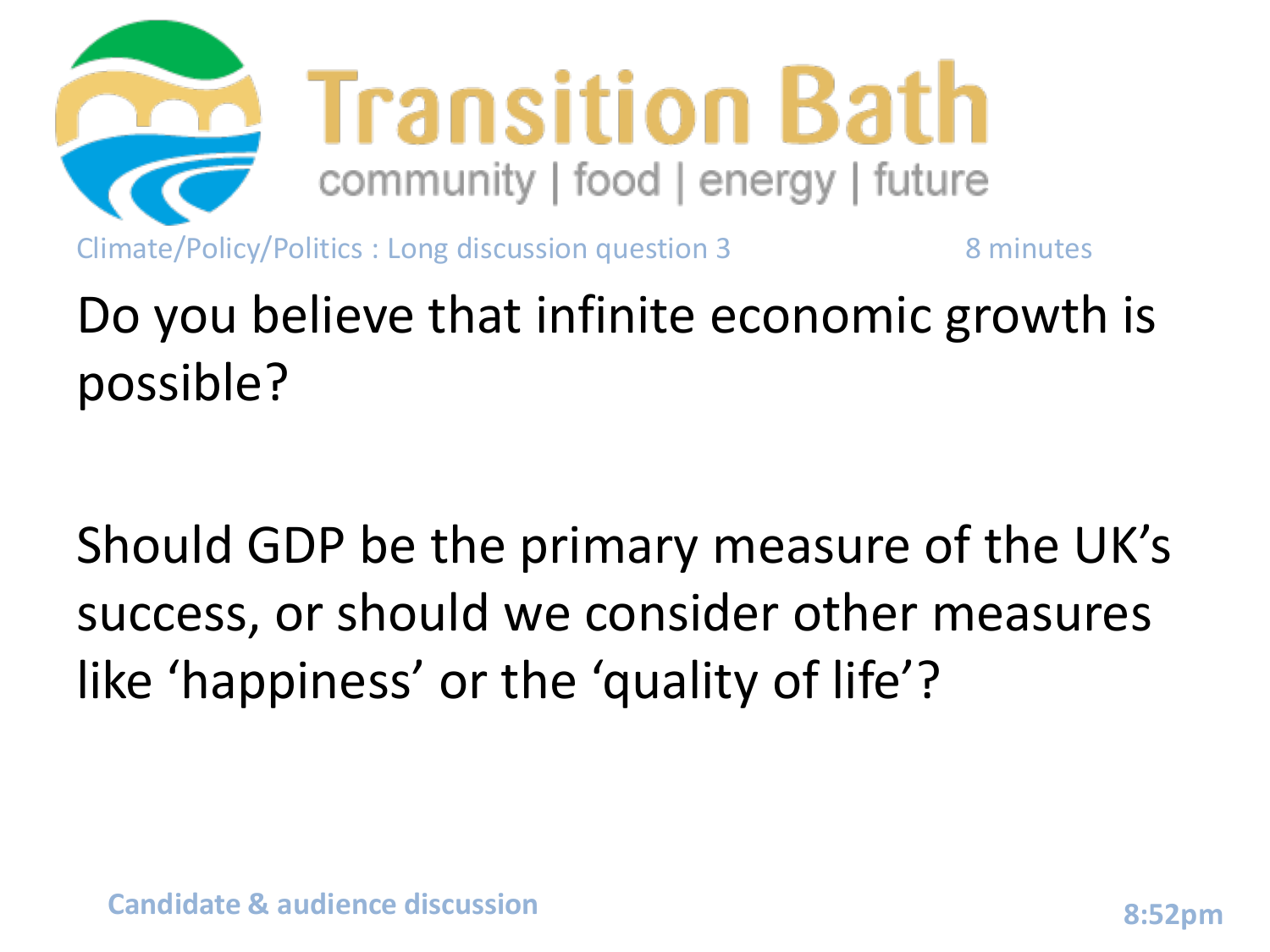

There is concern that secretive industry lobbying is unhealthy for democracy and the environment. Also politicians who derive outside income from these industries, or who move direct from government to take up directorships or secretive party donations from this industry, distort scientific evidence and rational economic analysis.

How will your party address these issues?